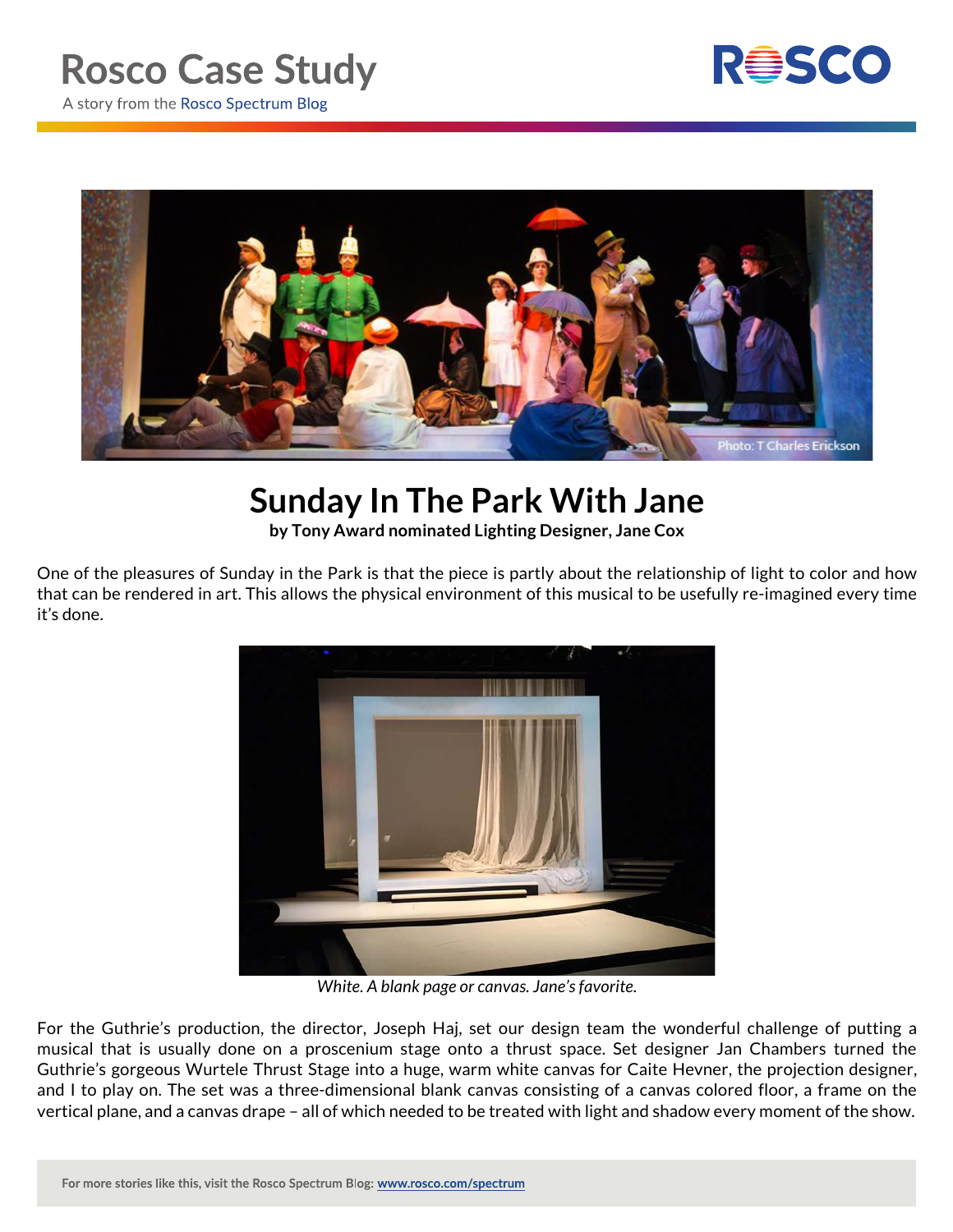

*Conte Crayon Study For Sunday Afternoon On The Island Of La Grande Jatte, via* FineArtAmerica.com

We got very excited about Seurat's extraordinary Conté crayon sketches, which have been described as "the most beautiful painter's drawings in existence," and how those sketches dramatize the relationship between light and shadow. Our simple idea was that the show would begin as if the audience was watching a huge Conté crayon sketch book – in whites, greys and browns; and that the light would build towards the rich, broken up colored light of his famous paintings by the end of the first act.



*George & Dot (Randy Harrison & Erin Mackey) open the show with "Sunday in the Park with George"*

As an all-female design team, we wanted to give Dot some extra attention, so we decided that Dot would be the first person to bring color into the stage world. As Dot escapes Toni-Leslie James' extravagant-yet-stifling dress and bustle in the opening musical number, Dot becomes enveloped in the first bursts of color in the show! Dot's costume world was in golds, purples and reds, so we gave her a boost using colors such as R37 Pale Rose Pink, R56 Gypsy Lavender and R4930 CalColor 30 Lavender when she steps outside of time and place (and her dress) to connect with her fantasy life.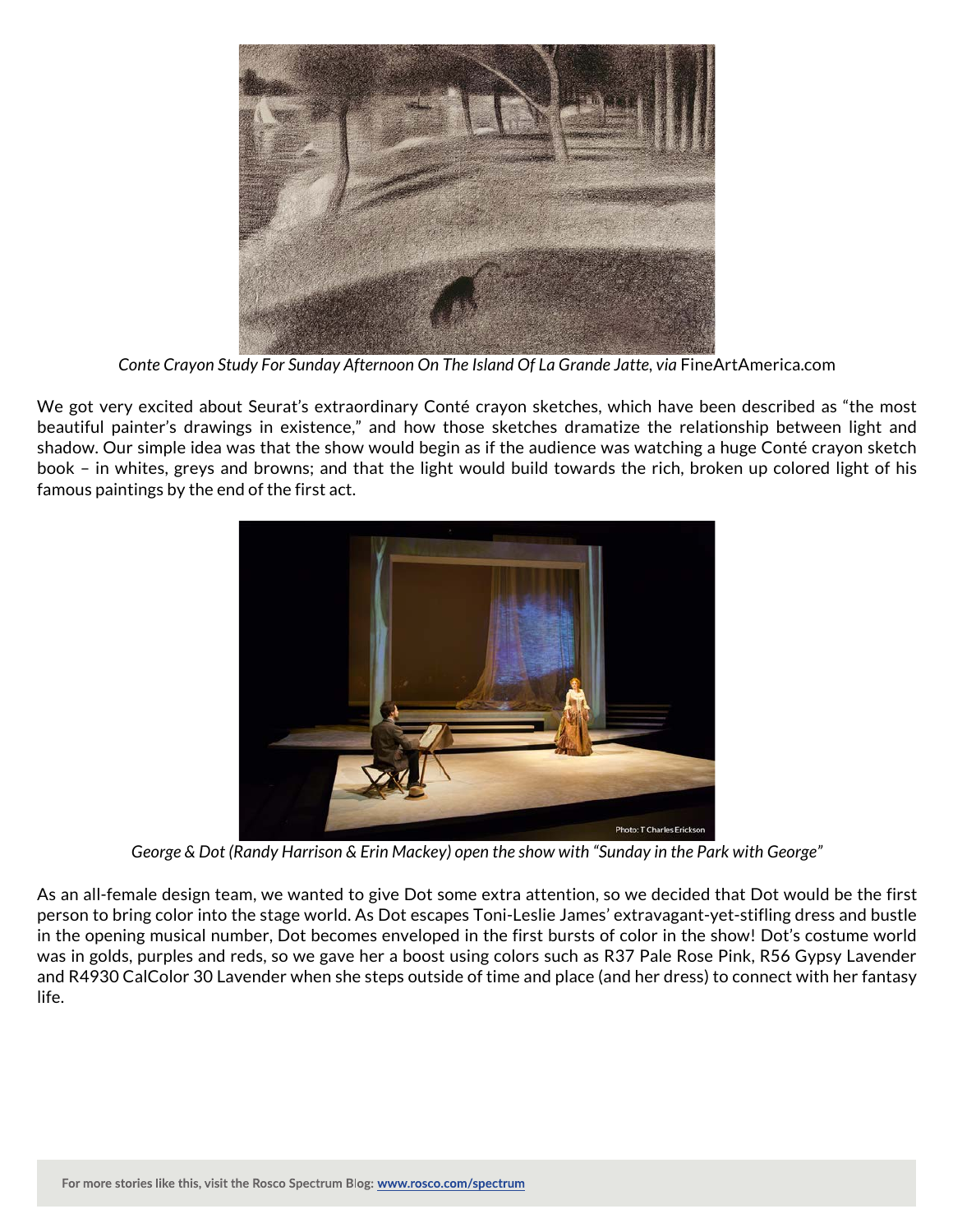

*As Dot emerges out of her stifling dress – color emerges onto the white stage*

I needed to build a complicated light plot to create the journey from monochromatic textured paper sketches, to the color drama at the end of the act. Thankfully, not only did the Guthrie have the Roscolux and GamColor filters I needed, they also had an extensive stock of Rosco & GAM gobos as well! This allowed me to layer different types of colored templates on top of each other to create different effects throughout the show. Working with Caite Hevner's palette, which came from Seurat's actual paintings, allowed us both to create a finely textured world of color and light.



*As Caite Hevner's projections added more color & texture, so did Jane's lighting design*

To create the scenes in George's studio where George is actually painting his musically depicted dotscapes, we started monochromatically in a softly textured white light of G327 Pale Sepia and G363 Sand… adding G548 Pointillism gobos in R13 Straw Tint… and then splashes of R78228 Irregular Dots inside color-changing ETC Lustr 2s to "dot" different colors onto the canvas. The R13, and related yellow and sand hues, created a base monochromatic color world that hints at the colors of Seurat's yellowing drawings, and allowed us to create Act One in a distinctly different color world than Act Two, which needed to feel colder and crisper.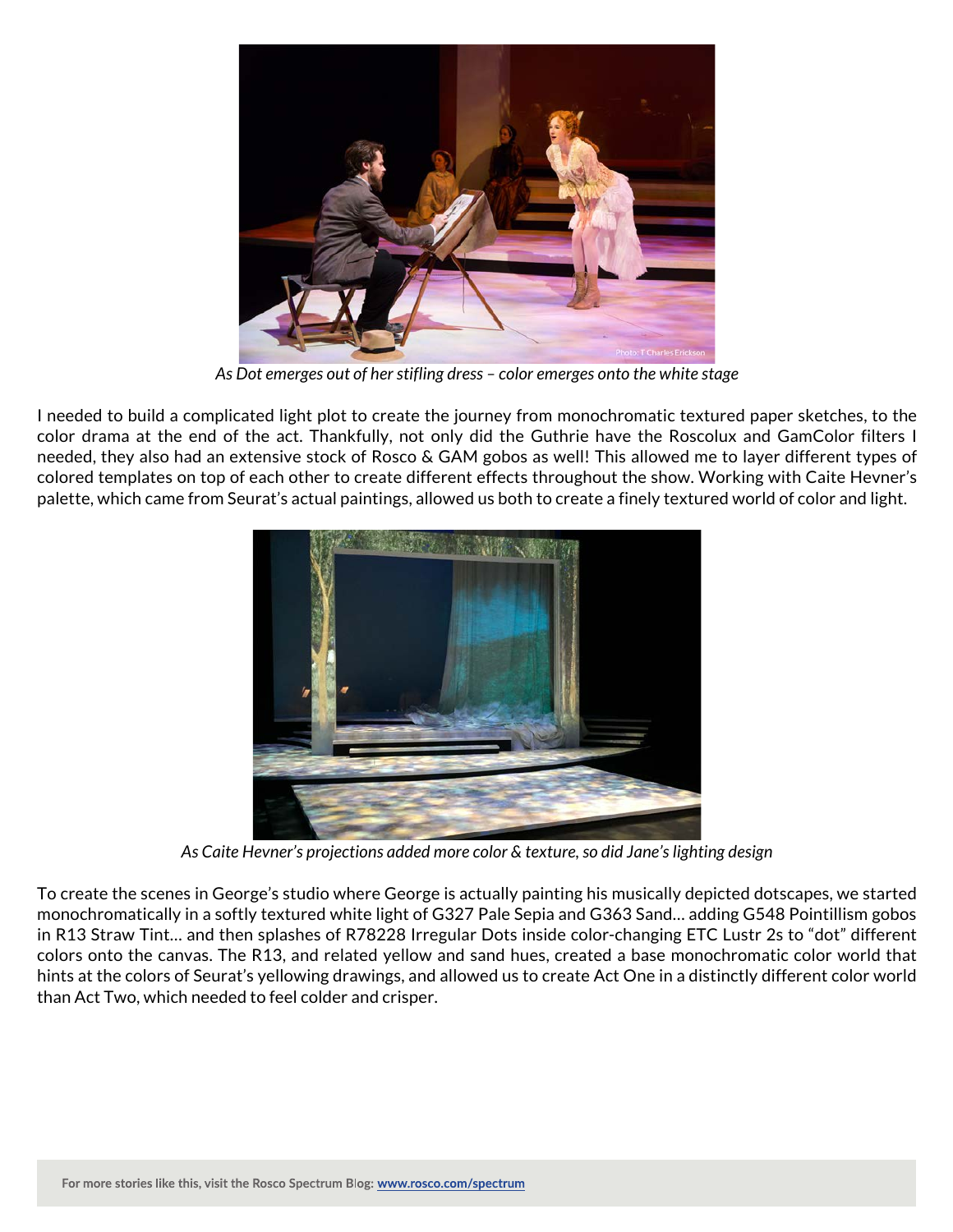

*Irregular Dots gobos splash across the frame inside George's warmly lit studio*

The biggest challenge of moving from this warm no-color towards the richly colored world of Seurat's paintings is that the eye doesn't perceive Seurat's paintings as they perceive gobos. Seurat intended the pointillist dots of color in his paintings to deceive the eye into creating rich vibrant colors, rather than perceiving them as broken up light. In order to accomplish this vibrancy and brightness using theatrical templates, we had to use a variety of tactics, with templates layered on top of each other to create the complexity and depth of color that we see in the painter's work. Working with Caite's greater control of scale in the projections, we were able to achieve a really wide variety of color worlds drawn from Seurat's paintings.



*Bumbum bum bumbumbum… Bumbum bum… More red… More blue… More light!*

To create the feel of his paintings in an ever changing colorscape, we combined a series of Lustr 2 downlights with R77570 Sponged gobos to lay down a base layer of texture. Then we added additional sidelights and front lights with color-scrolls and R78228 Irregular Dots to create a textured color palette layered on top of the Lustr downlights. The scrolls were made up of Rosco and GAM colors, relying heavily on warm yellows and straws like G395 Golden Sunset, R13 Straw Tint and G365 Warm Straw, as well as greens like G540 Pale Green, G570 Light Green Yellow and R370 Italian Blue. A layer of back diagonal R77405 Dapple (Small) templates in R88 Light Green and R72 Azure Blue gave a sharp burst of energy to the eye when we needed it. Finally, I used some blues and lavenders from the front to fill in shadows. These colors, including R4930 CalColor 30 Lavender and R65 Daylight Blue, also helped soften things as needed and boosted the hues of the vibrant costumes.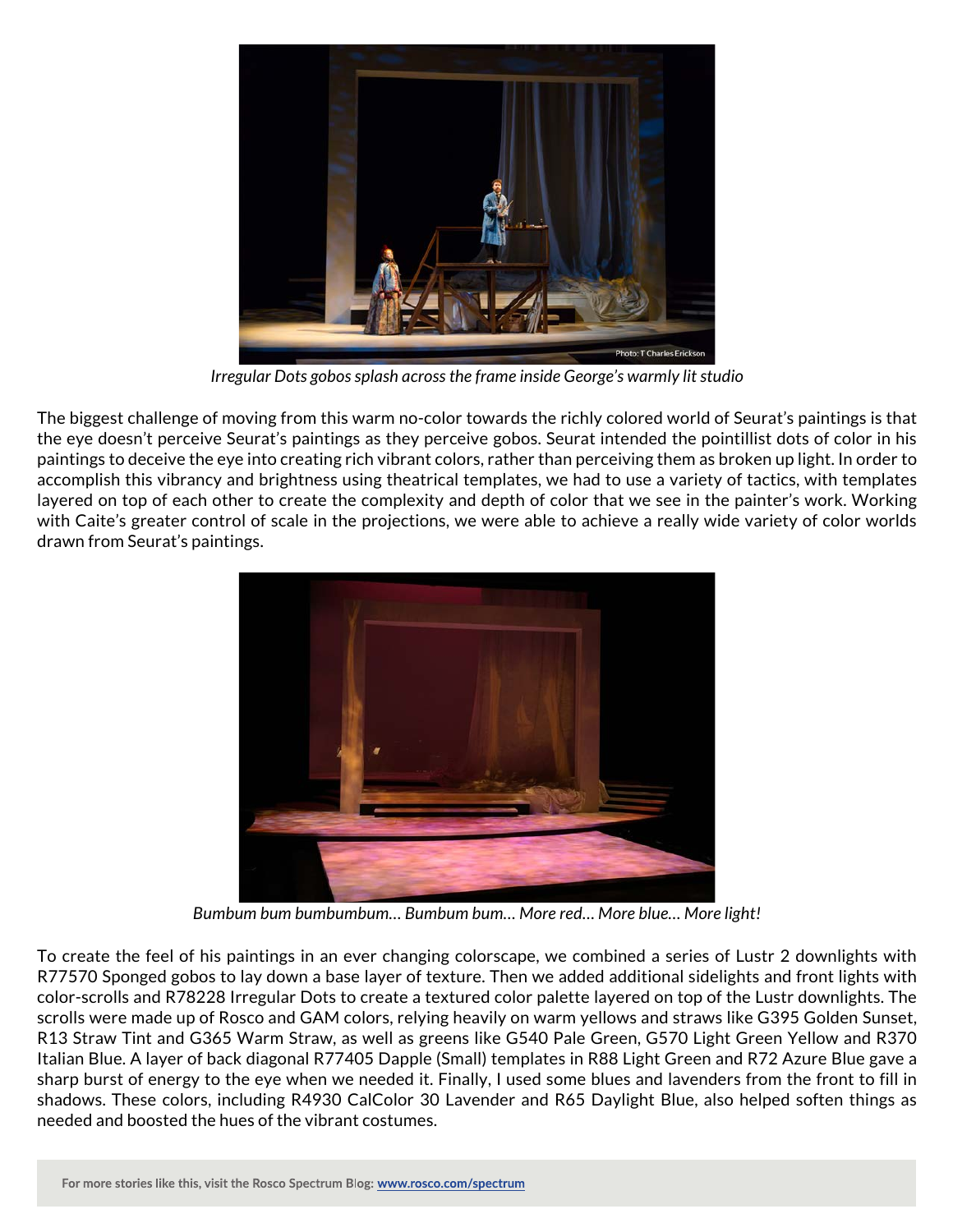

*Dot & Louis (Max Wojtanowicz) give us a taste of the vibrant "Sunday in the Park" costumes*

I relied heavily on Rosco's beautiful Stippled Colorizer Effects Glass Gobos to add form, tone, and ultimately order, to the design by adding a soft wash of color. We used three Colorizers – R55008 Stippled Green Yellow, R55006 Stippled Blue Red Lavender and R55005 Stippled Amber Red. Thankfully we had two wonderful followspot operators who were also able to pick faces out of all that color and texture when we needed!



*There's no better tool for bringing Impressionism to light on stage than by using Rosco Colorizers*

Working with the wonderful Guthrie programmer, Angelina Vyushkova, we put all of the scrollers, templates and the Lustrs through their paces – achieving a huge variety of color tones and fields. I'm extremely grateful to the extraordinary team at the Guthrie – Tom Mays, lighting supervisor, Ryan Conneally, resident lighting design assistant, Andrew Sullivan, their brilliant master electrician and all of the wonderful folks who work with them – for making all of this possible in their usual generous, intelligent and supportive way.